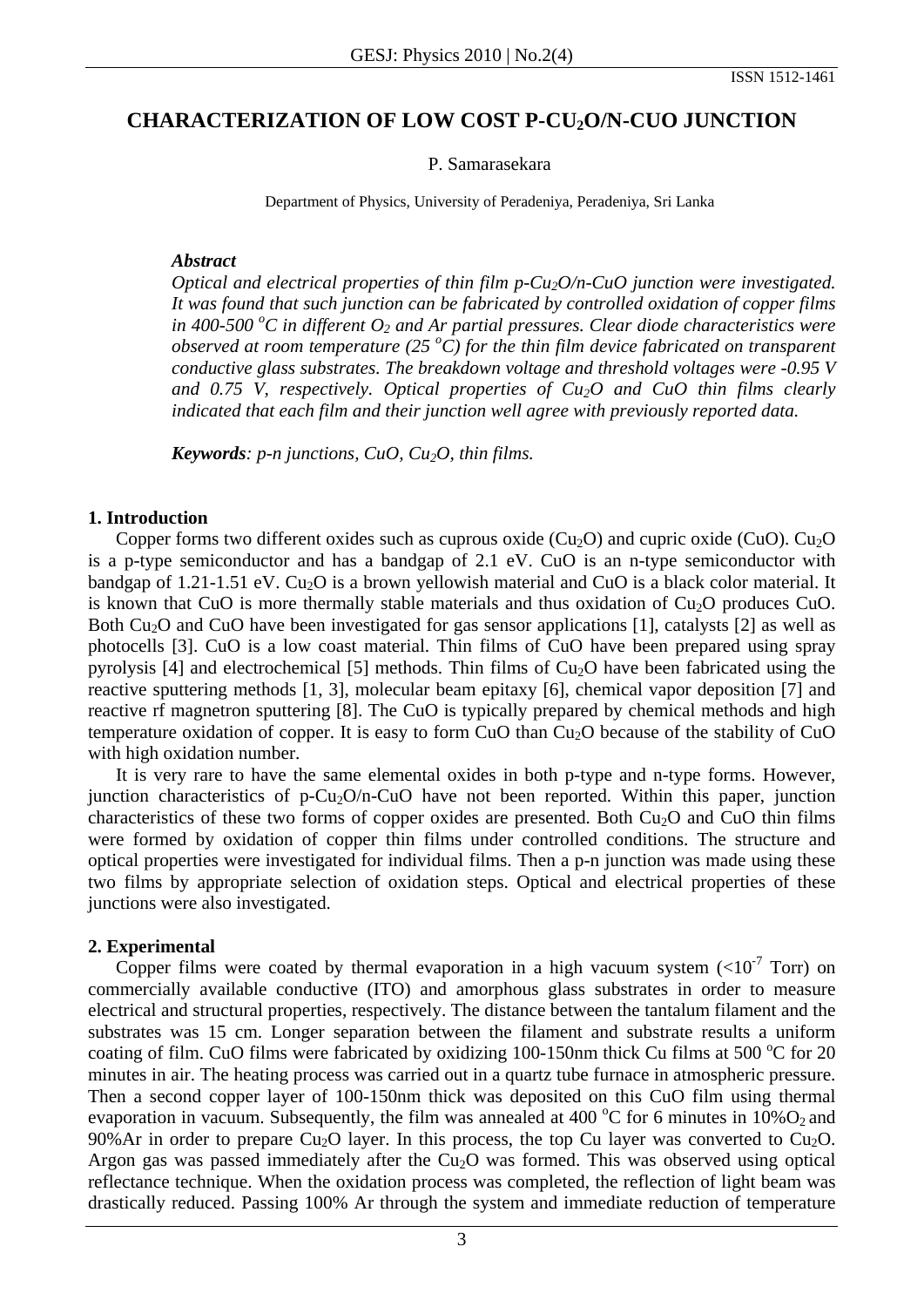prevented further oxidation of the film. In order to make ohmic contact to  $Cu<sub>2</sub>O$  film, a thin copper film and Au film were coated subsequently by vacuum evaporation. When the copper back contact was fabricated, copper wires were cleaned with acetic acid to remove any surface oxide of copper. These copper wires were immediately introduced into the system and evacuated the system to  $10^{-7}$ Torr. These extra precautions were taken to avoid any cupric oxide film formation on  $Cu<sub>2</sub>O$  layer. Schematic diagram of final diode structure is shown in Fig. 1.

The structure and surface properties were measured by the X-ray diffraction (XRD,  $Cu-K\alpha$ ) and atomic force microscopy (AFM). Optical properties were measured by a double beam spectrophotometer. The current-voltage (I-V) characteristics were measured with a computerized electrometer (Keithly 236 source measurement unit).



**Figure 1.** Schematic of p-Cu<sub>2</sub>O/n-CuO junction fabricated on a ITO glass substrate.

## **3. Results and Discussion**

# **3.1. Structure and optical properties of copper oxide films**

The structure of individual CuO and Cu<sub>2</sub>O oxide films prepared on amorphous glass substrates were investigated with XRD measurements as shown in Fig. 2. The CuO films synthesized at conditions given in experimental part exhibited XRD peaks corresponding to (111) and (112) planes. The Cu<sub>2</sub>O films fabricated at conditions given in experimental part indicated a strong peak corresponding to (111) plane. In CuO films, no any other peak was appeared. In the case of  $Cu<sub>2</sub>O$ film, very low intensity peaks can be seen corresponding to CuO structure.



**Figure 2.** XRD patterns of (a)  $Cu<sub>2</sub>O$  and (b)  $CuO$  films coated on glass substrates

This small signal can be attributed to the exposure of surface layer of  $Cu<sub>2</sub>O$  film into the atmosphere and continuous oxidation during the heating process. These results clearly indicate that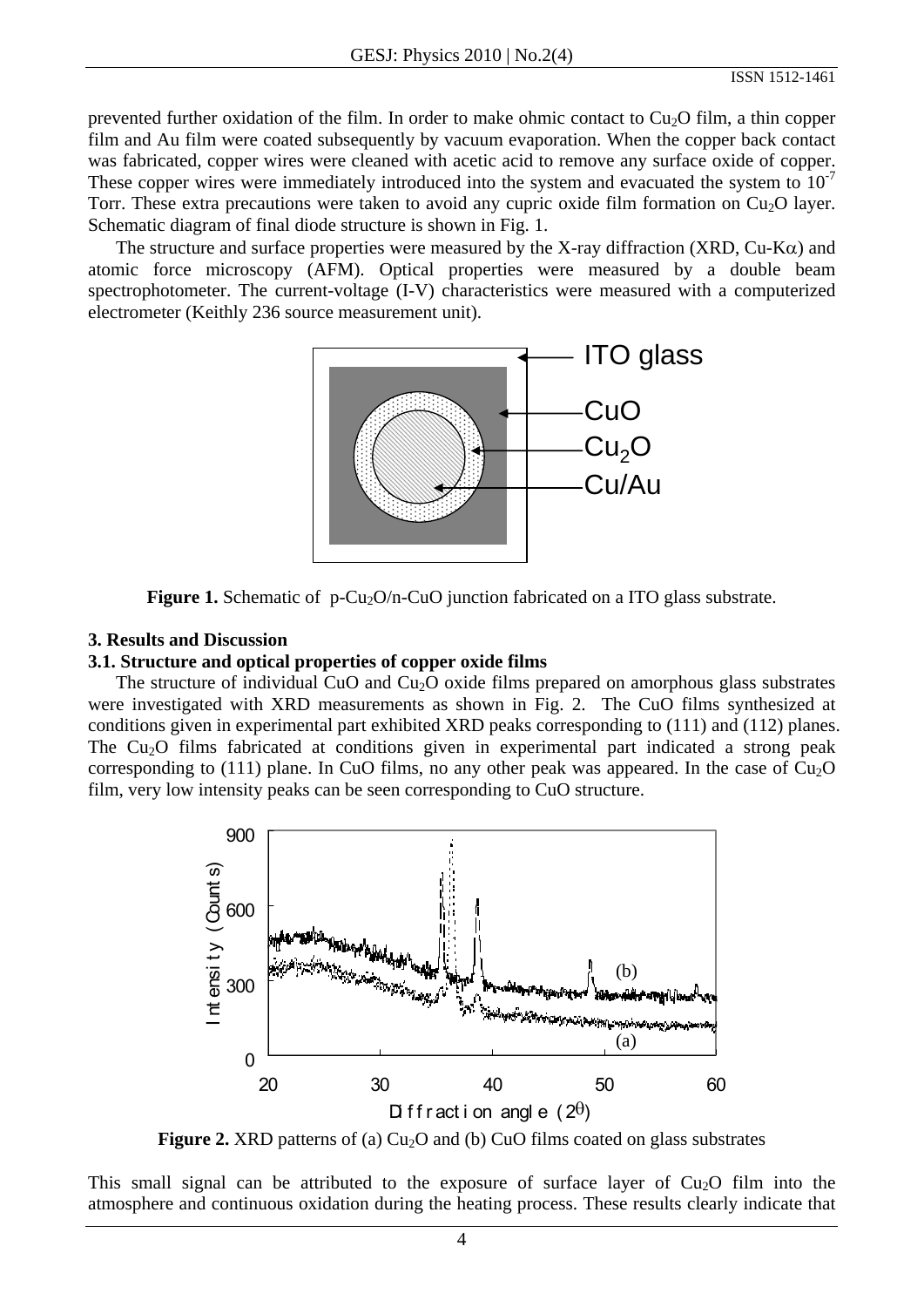fabrication of Cu<sub>2</sub>O/CuO junction is possible by making a CuO films by heating at high temperature and making a  $Cu<sub>2</sub>O$  film by heating at low temperature in 10%  $O<sub>2</sub>$ .



Figure 3. AFM images of (a) Cu<sub>2</sub>O film on glass (b) CuO film on glass and (c) CuO film on ITO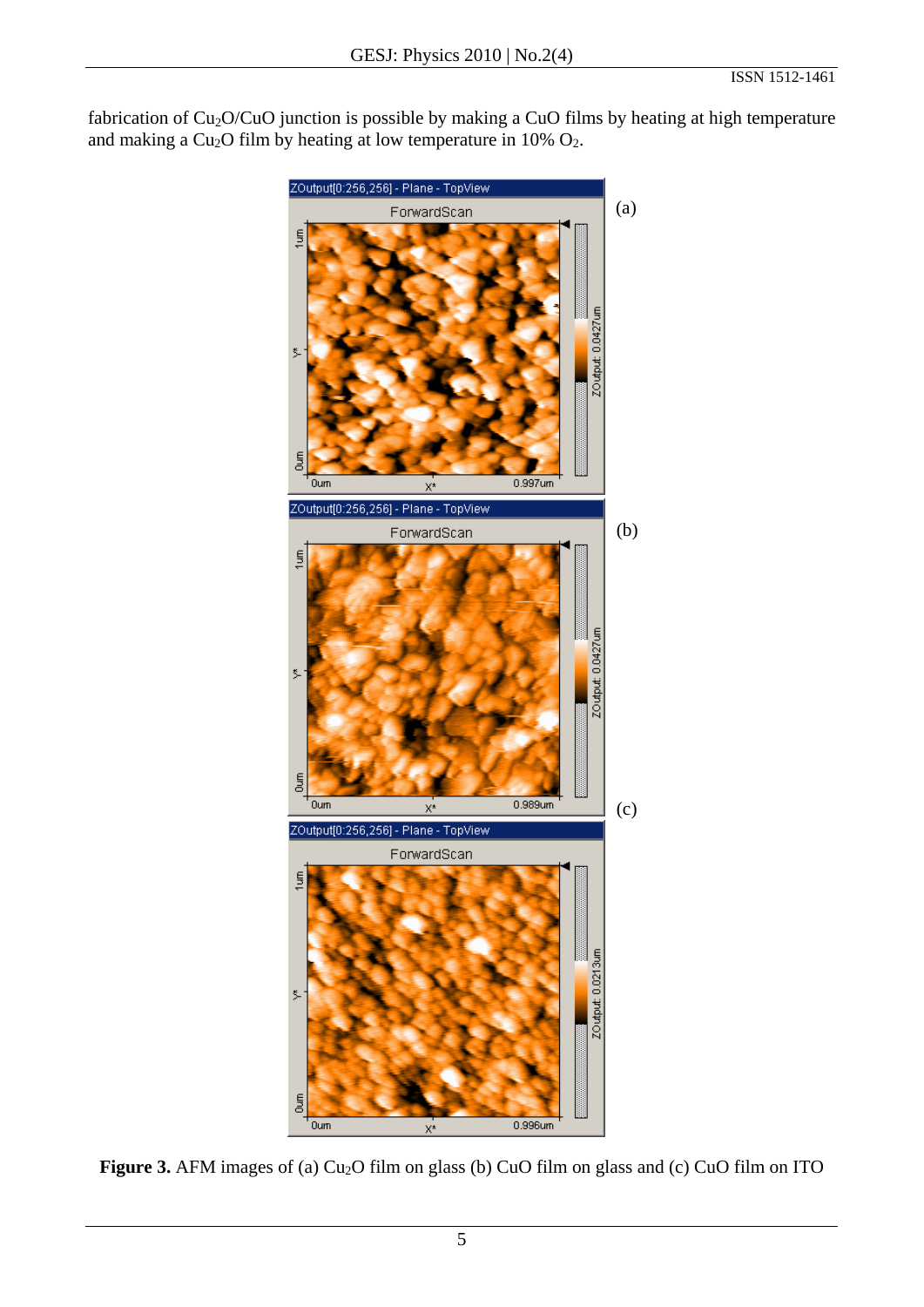Figure 3 shows the AFM images of CuO and Cu<sub>2</sub>O prepared on amorphous glass substrates along with CuO prepared on conductive glass substrates. The surface of both CuO and Cu<sub>2</sub>O films are somewhat similar. According to Fig.3 (a) and (b), the CuO film is denser than  $Cu<sub>2</sub>O$  film. This can be attributed to the expansion of copper crystallites during heating process and filling the space in Cu<sub>2</sub>O film. The AFM image of CuO film coated on conductive glass substrate indicated densely packed and uniform size crystallites. This morphology can be influenced by ITO which has small grain like structure.

Figure 4 shows the optical transmittance of CuO and Cu<sub>2</sub>O films coated on amorphous glass substrates measured with a double beam spectrophotometer. It can be seen that the  $Cu<sub>2</sub>O$  films has a absorption edge around 590 nm corresponding to the bandgap of 2.1 eV. However, the CuO films indicated optical absorption for a wide rage of wavelengths. It is known that CuO has a wide range of band gaps in 1-21-1.51eV corresponding to 1025-820 nm. The strong absorption in this range of wavelength can be seen in the spectrums shown in Fig.4. The Optical transmittance of  $Cu<sub>2</sub>O/CuO$  is also shown in Fig.4 (curve-c). In this film, a strong absorption can be seen for the absorption corresponding to the CuO films.



**Figure 4.** Optical transmittance spectra of (a)  $Cu<sub>2</sub>O$  film, (b) CuO film and (c)  $Cu<sub>2</sub>O/CuO$  layers coated on glass substrate.

### **3.2. Electrical Properties**

Electrical properties of  $Cu<sub>2</sub>O$  and CuO films were measured as shown in Fig. 5. The both films were made on conductive glass substrates and the back contacts were made using evaporated thin copper layer and gold layer. Fig.5 (a) and (b) indicate that both  $Cu<sub>2</sub>O$  and CuO have ohmic contact with ITO and Cu contacts.

Figure 5 (c) indicates the current-voltage  $(I-V)$  characteristics of p-Cu<sub>2</sub>O/n-CuO junction. It clearly indicated characteristics of typical diode. In the forward bias direction, a threshold voltage of 0.8 V was observed and the current density was increased after this voltage. In the reverse bias direction, the junction breakdown could be observed at 0.95 V. At this breakdown voltage, the current was suddenly increased as predicted in an ideal diode case. However, after the current pass to a level of  $0.0175 \text{ mA/cm}^2$ , the device shows an ohmic characteristic. After device breakdown, it indicated ohmic contact throughout the voltage range as shown in Fig.5 (d). This phenomenon can be described as the conversion of  $Cu<sub>2</sub>O$  into  $CuO$  by thermally induced oxidation in the some regions of  $Cu<sub>2</sub>O$ . The I-V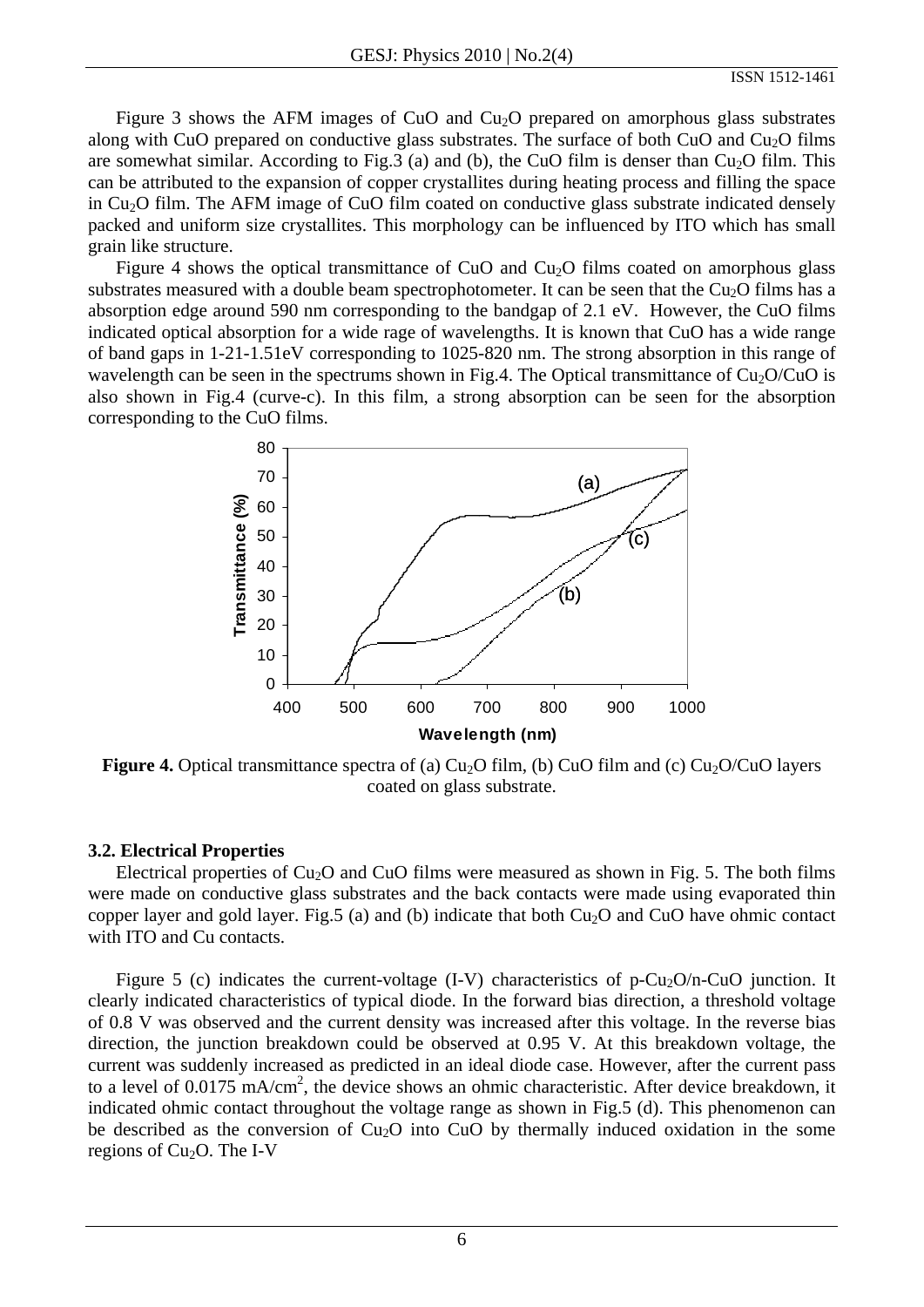

**Figure 5.** Current-Voltage (I-V) characteristic of copper oxide films: Upper (a) ITO/Cu<sub>2</sub>O/Cu-gold, (b) ITO/CuO/Cu-gold, (c) p-Cu<sub>2</sub>O/n-CuO (d) I-V characteristics after breakdown.

curve after breakdown process [line (d)] clearly shows the same gradient as CuO film. The property of this device is very interesting because after breakdown the device it converts to ohmic level rather than gaining high current densities as in other diodes. This process is not similar to typical Si or Ge based diode structures, After the breakdown happened, a drastic increase of current has been predicted. However, in the present device, conversion of less stable materials  $(Cu_2O)$  to more stable material (CuO) results limitation of breakdown current levels of the device.

### **4. Conclusion**

Thin films of CuO and Cu<sub>2</sub>O were successfully formed by vacuum evaporation and heating method on glass substrates and ITO substrates. By adjusting the heating temperature and ambient conditions, two layer devices could be fabricated. The electronic properties of  $p-Cu_2O/n-CuO$ junction reveal that device has diode characteristics. But after breakdown, the device converted to a resistor. The breakdown voltage and threshold voltage were -0.95 V and 0.75 V, respectively. This investigation will lead to developments of copper oxide based junction devices which can be used in solar energy conversion and other electronic device fabrication.